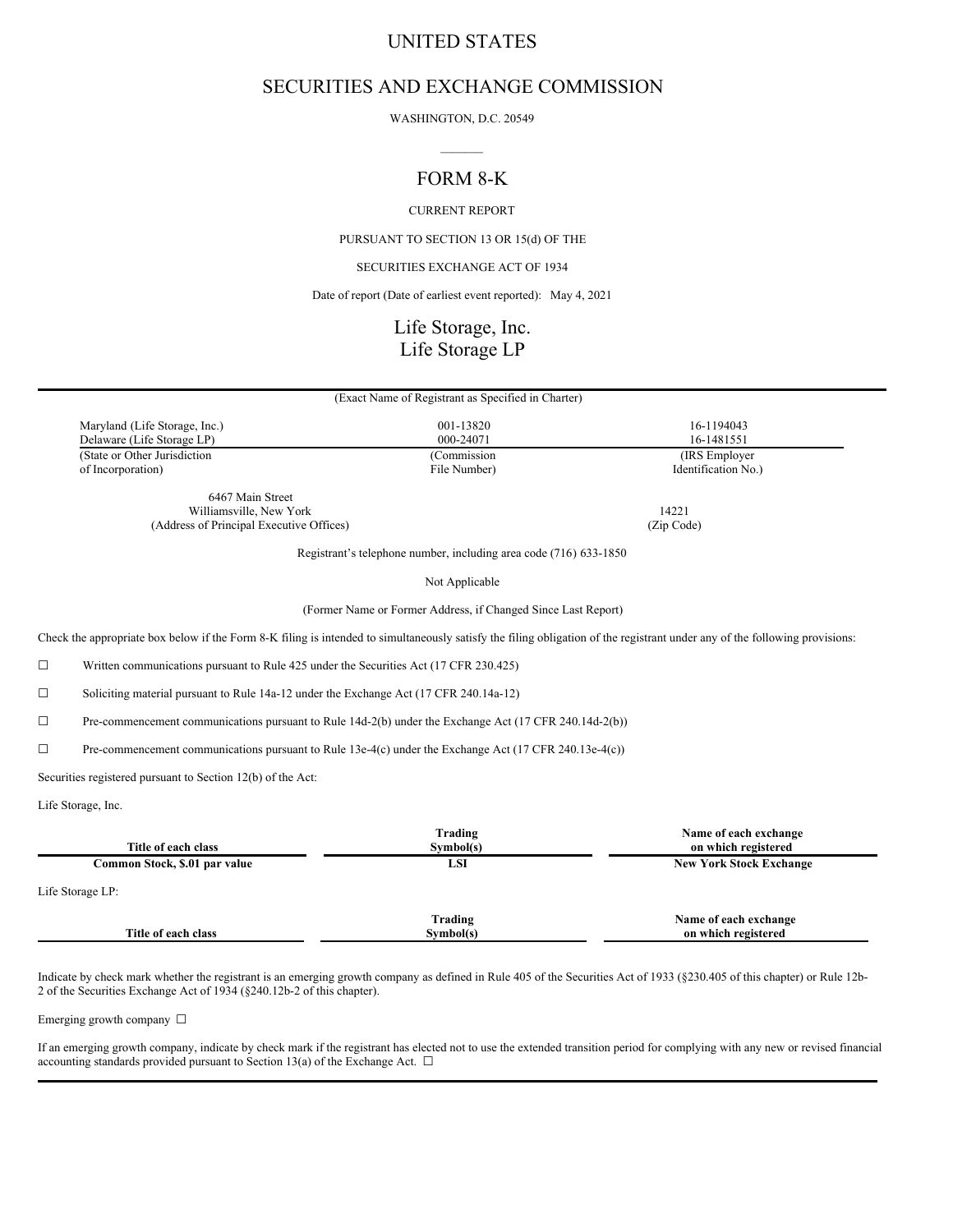#### Item 2.02 Results of Operations and Financial Condition

On May 4, 2021, Life Storage, Inc. (the "Company") issued a press release announcing its financial results for the quarter ended March 31, 2021. A copy of this press release is attached hereto as Exhibit 99.1. The information in Exhibit 99.1 is being furnished pursuant to this Item 2.02 and shall not be deemed "filed" for purposes of Section 18 of the Securities Exchange Act of 1934, or incorporated by reference in any filing thereunder or under the Securities Act of 1933, unless expressly set forth by specific reference in such document.

Item 9.01 Financial Statements and Exhibits

(d) Exhibits

99.1 Press Release dated May 4, 2021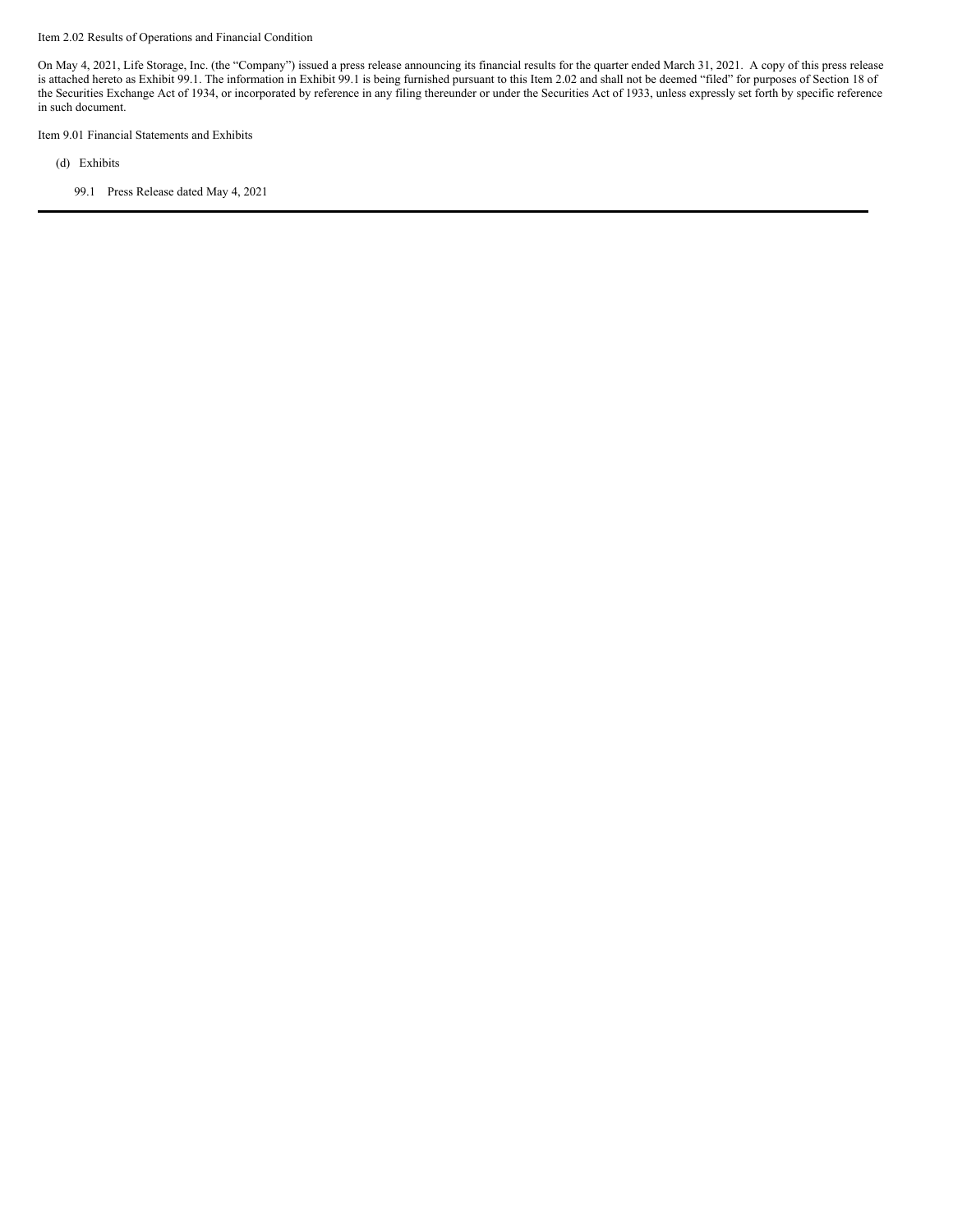### SIGNATURES

Pursuant to the requirements of the Securities Exchange Act of 1934, the registrant has duly caused this report to be signed on its behalf by the undersigned hereunto duly authorized.

Date: May 4, 2021

LIFE STORAGE, INC. (Registrant)

> By: /s/ Andrew J. Gregoire Andrew J. Gregoire, Chief Financial Officer

LIFE STORAGE LP (Registrant)

> By: /s/ Andrew J. Gregoire Andrew J. Gregoire, Chief Financial Officer

Date: May 4, 2021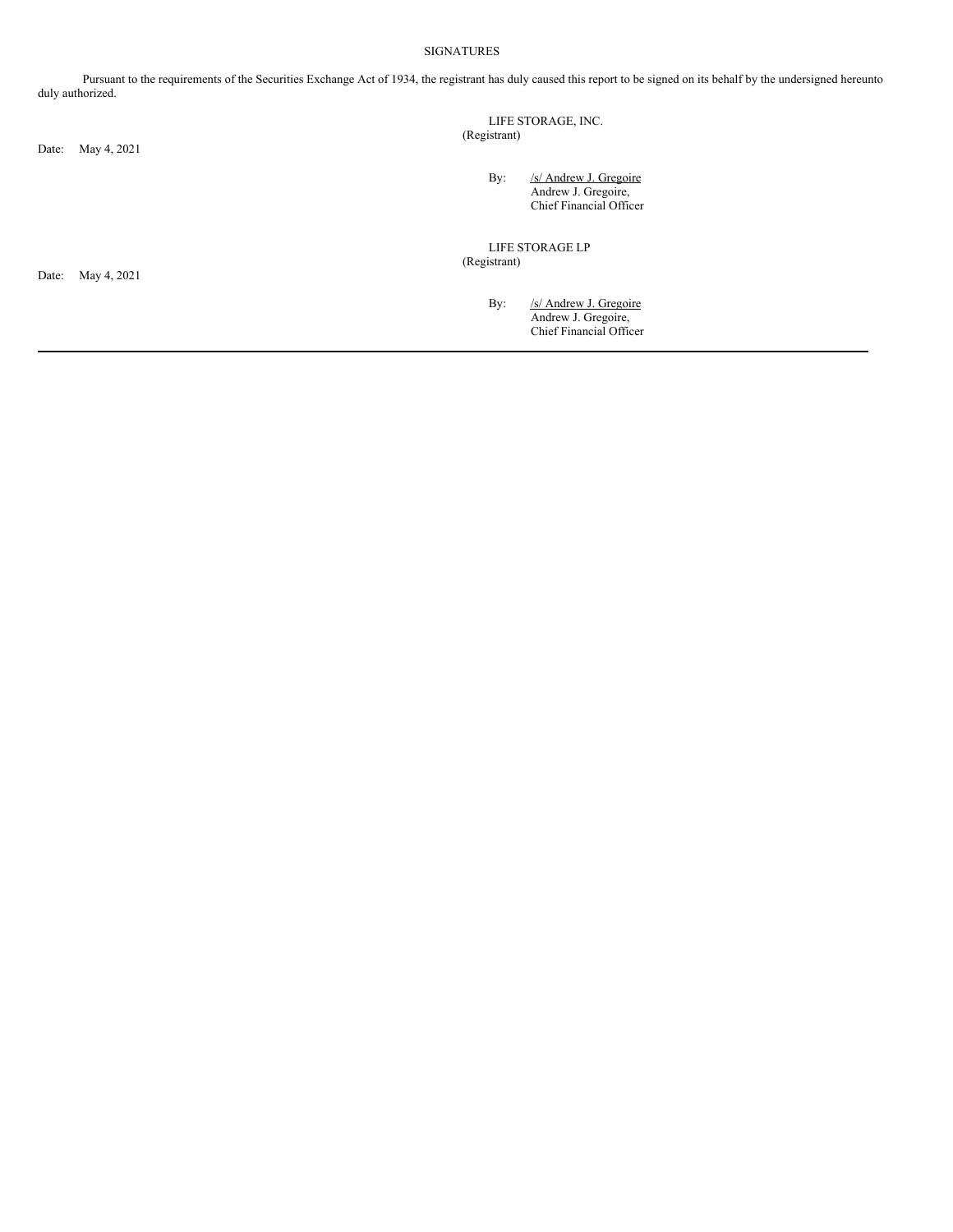Exhibit Index

#### $\underline{\text{De}}$ escription

Exhibit No Exhibit 9[9.1](#page-9-0)

Press Release dated [M](#page-9-0)ay 4, 2021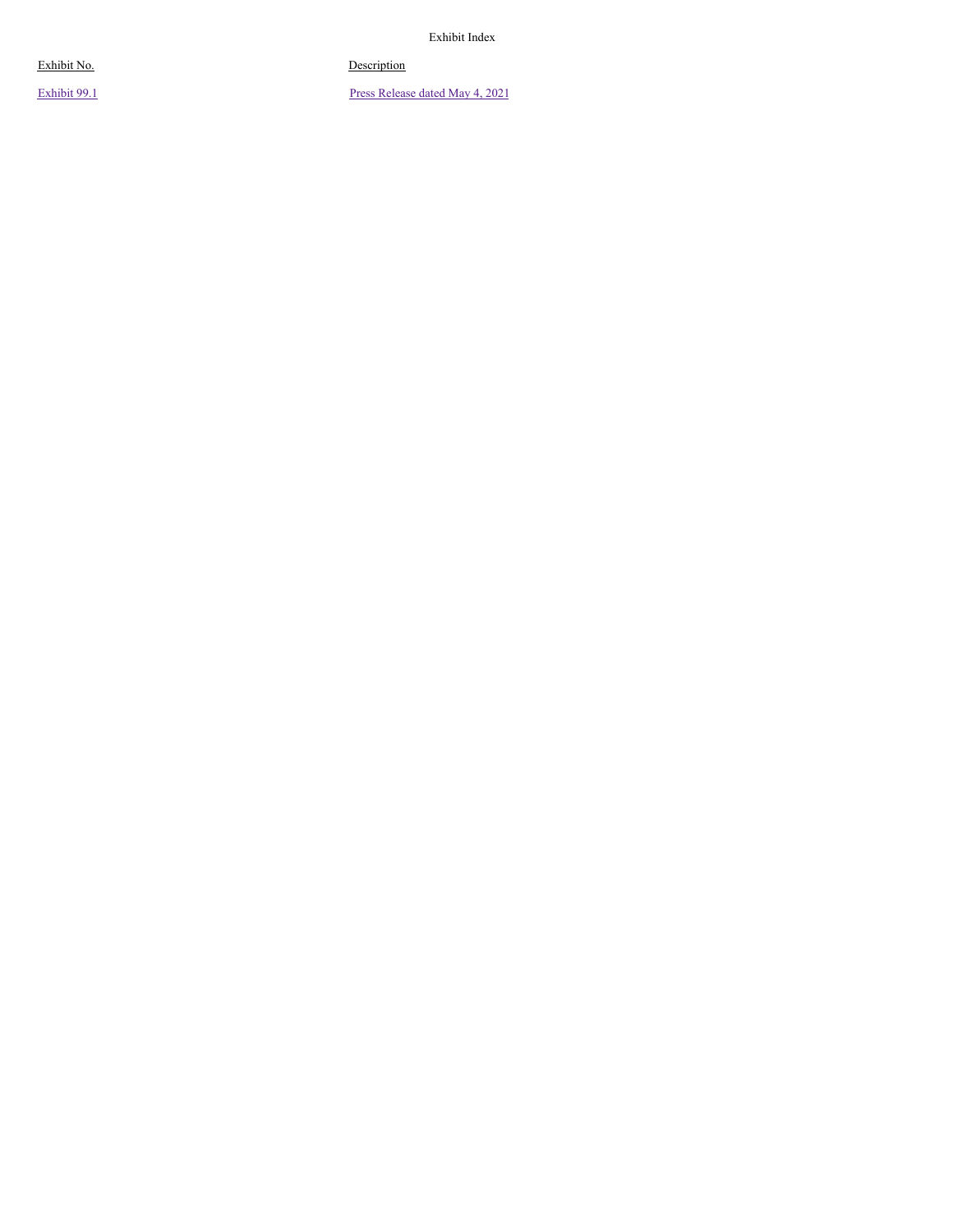# **Life Storage, Inc. Reports First Quarter 2021 Results**

BUFFALO, N.Y.--(BUSINESS WIRE)--May 4, 2021--Life Storage, Inc. (NYSE:LSI), a leading national owner and operator of self-storage properties, reported operating results for the quarter ended March 31, 2021. All share and per share information has been retrospectively adjusted to reflect the January 2021 three-for-two stock split made in the form of a 50% stock dividend.

#### **Highlights for the First Quarter Included:**

- Generated net income attributable to common shareholders of \$47.4 million, or \$0.63 per fully diluted common share.
- $\bullet$ Achieved adjusted funds from operations ("FFO")<sup>(1)</sup> per fully diluted common share of \$1.08, a 16.1% increase over the same period in 2020.
- $\bullet$ Increased same store revenue by 7.3% and same store net operating income ("NOI")<sup>(2)</sup> by 8.6%, year-over-year.
- Acquired 16 stores for \$266.2 million, including one store from one of our unconsolidated joint ventures for \$47.9 million (net).  $\bullet$
- Added 18 stores (gross) to the Company's third-party management platform.

Joe Saffire, the Company's Chief Executive Officer, stated, "We are off to a very solid start to the year with record occupancy, strong pricing power and robust acquisition activity. We've added more scale in key existing markets with the addition of 16 stores to our wholly owned portfolio and 18 stores to our third-party management platform. Warehouse Anywhere continues to gain traction with a significant contract for our Enterprise Solution and a growing pipeline for all business lines. We continue to demonstrate that our industry leading technology is a clear differentiator that we believe positions us well to further grow shareholder value in 2021 and beyond."

#### **FINANCIAL RESULTS:**

In the first quarter of 2021, the Company generated net income attributable to common shareholders of \$47.4 million or \$0.63 per fully diluted common share, compared to net income attributable to common shareholders of \$36.4 million, or \$0.52 per fully diluted common share, in the first quarter of 2020. Net income in the quarter ended March 31, 2021 benefited from \$0.8 million of preferred dividend income associated with the acquisition of a store from one of our unconsolidated joint ventures.

Funds from operations for the quarter were \$1.08 per fully diluted common share compared to \$0.94 for the same period last year. Adjusted FFO per fully diluted common share for the quarter was similarly \$1.08, compared to \$0.93, after adjusting for a total of \$0.5 million related to a gain on sale of land and acquisition fees, for the quarter ended March 31, 2020.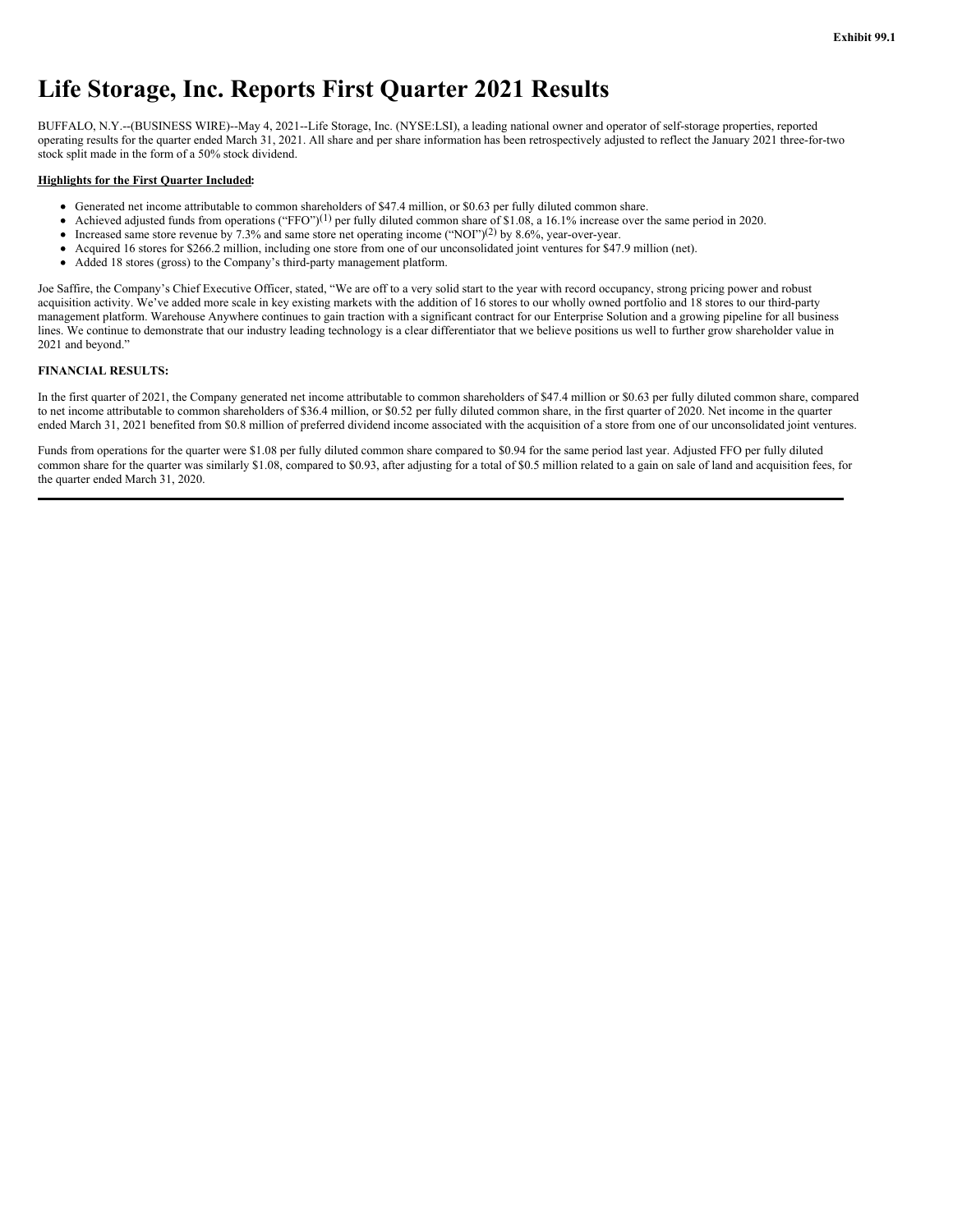#### **OPERATIONS:**

Revenues for the 531 stabilized stores wholly owned by the Company since December 31, 2019 increased 7.3% in the first quarter of 2021 compared to the same quarter of 2020. The increase largely resulted from the net impact of a 410 basis point increase in average occupancy and the net impact of a 1.3% increase in realized rental rates.

Same store operating expenses increased 4.7% for the first quarter of 2021 compared to the prior year period, the result of increased real estate taxes, repair and maintenance (including snow removal), office and other operating expense, payroll and benefits and utilities. The increases were offset by decreases in marketing expenses. Same store NOI increased 8.6% in the first quarter of 2021 as compared to the first quarter of 2020.

During the first quarter of 2021, the Company achieved same store revenue growth in 30 of its 31 major markets. Overall, the markets with the strongest positive revenue impact were New York-Newark-Jersey City, New England-Other and Buffalo-Upstate.

#### **PORTFOLIO TRANSACTIONS:**

During the quarter, the Company acquired 16 stores in Florida (8), Arizona (3), Washington (2), New York (1), California (1) and South Carolina (1) for a total purchase price of \$266.2 million. One of the properties was acquired from SNL Orix Merrick, LLC, a joint venture in which the Company has a 5% common and a preferred investment. The net investment to acquire the property was \$47.9 million.

At March 31, 2021, the Company was under contract to acquire six self-storage facilities in New Jersey (5) and Florida (1) for an aggregate purchase price of \$106.5 million. The Company acquired one of these facilities subsequent to March 31, 2021 for \$16.5 million. Also subsequent to quarter end, the Company entered into contracts to acquire 11 self-storage facilities in Texas (4), North Carolina (3), Florida (2) and New Hampshire (2) for an aggregate purchase price of \$159.2 million. The purchases of the remaining facilities are subject to customary conditions to closing, and there is no assurance that any of these facilities will be acquired.

#### **THIRD-PARTY MANAGEMENT:**

The Company continues to aggressively and profitably grow its third-party management platform. During the quarter, the Company added 18 stores (gross). As of quarter end, the Company managed 342 facilities in total, including those in which it owns a minority interest.

#### **WAREHOUSE ANYWHERE:**

Subsequent to quarter end, a corporate customer awarded a multi-year contract to Warehouse Anywhere to expand its existing relationship by adding approximately 300 storage units nationwide. Each space will include Warehouse Anywhere's proprietary inventory management technology solution.

#### **FINANCIAL POSITION:**

At March 31, 2021, the Company had approximately \$13.9 million of cash on hand, and approximately \$456.9 million available on its line of credit.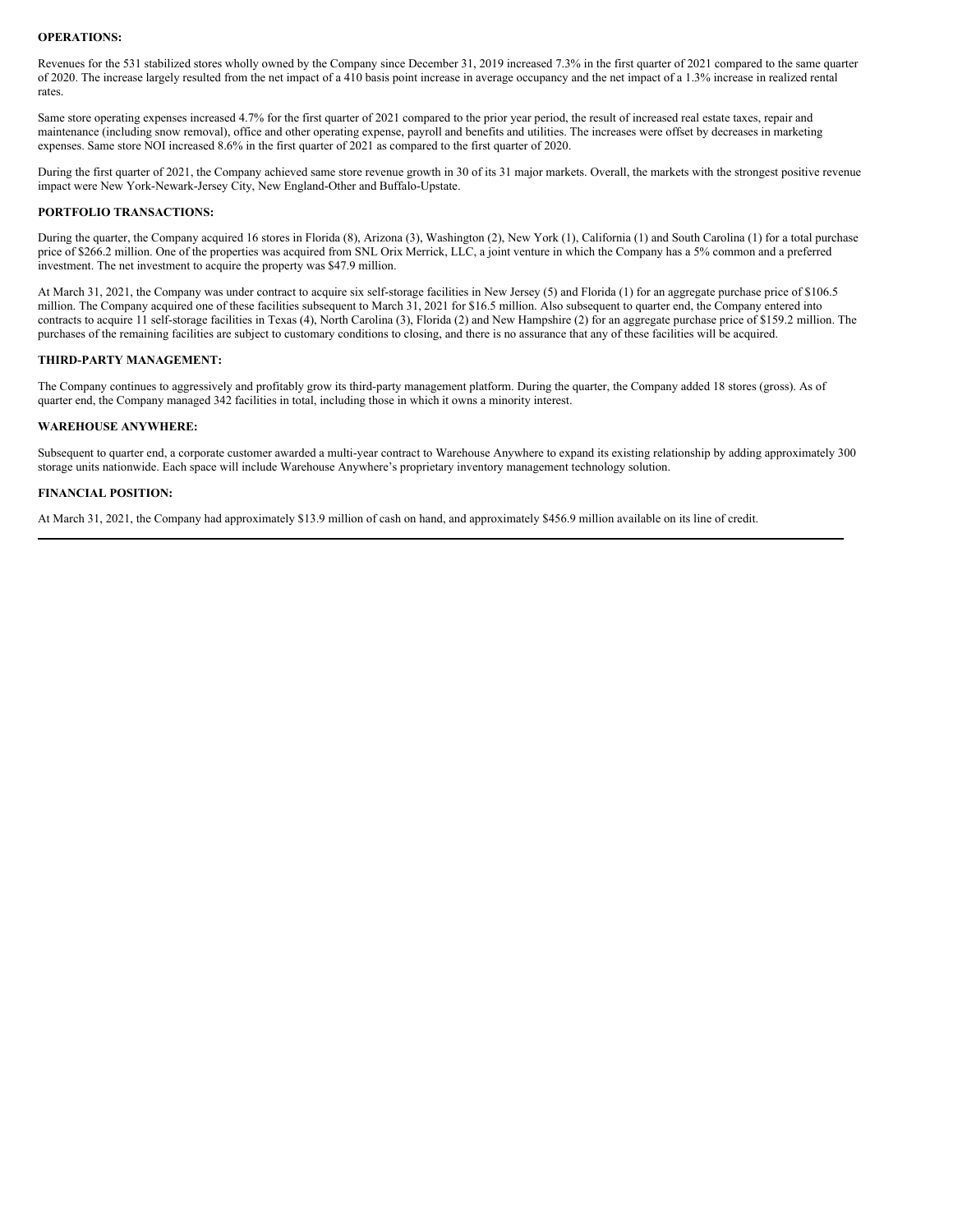During the three months ended March 31, 2021, the Company issued 2,220,559 shares of common stock under its continuous equity offering program at a weighted average issue price of \$82.23 per share, generating net proceeds after expenses of \$180.5 million.

Below are key financial ratios at March 31, 2021:

| • Debt to Enterprise Value (at<br>\$85.95/share) | 25.5% |
|--------------------------------------------------|-------|
| • Debt to Book Cost of Storage Facilities        | 40.3% |
| • Debt to Recurring Annualized EBITDA $5.5x$     |       |

• Debt Service Coverage 4.9x

#### **STOCK SPLIT AND COMMON STOCK DIVIDEND:**

During the quarter, the Company completed a three-for-two stock split, which was made in the form of a 50% stock dividend. The additional shares were distributed on January 27, 2021 and Life Storage's common stock began trading on a split-adjusted basis on January 28, 2021.

Subsequent to quarter end, the Company's Board of Directors approved a quarterly dividend of \$0.74 per share, or \$2.96 annualized, on a post-split basis. The dividend was paid on April 26, 2021 to shareholders of record on April 14, 2021.

#### **YEAR 2021 EARNINGS GUIDANCE:**

The following assumptions covering operations have been utilized in formulating guidance for 2021:

| Year 2021 Earnings Guidance                                         |                                   |                 | <b>Current Guidance Prior Guidance</b> |                          |  |
|---------------------------------------------------------------------|-----------------------------------|-----------------|----------------------------------------|--------------------------|--|
|                                                                     | Range                             |                 |                                        | Range                    |  |
|                                                                     |                                   |                 |                                        | (February 22, 2021)      |  |
| Same Store Revenue                                                  | $5.50\%$ -                        | $6.50\%$        |                                        | $3.75\% - 4.75\%$        |  |
| Same Store Operating Costs (excluding property                      |                                   |                 |                                        |                          |  |
| taxes)                                                              | $2.25\%$ -                        | $3.25\%$        | $2.25\%$ -                             | 3.25%                    |  |
| Same Store Property Taxes                                           | $6.75\%$ -                        | 7.75%           | $6.75\%$ -                             | 7.75%                    |  |
| <b>Total Same Store Operating Expenses</b>                          | $4.00\%$ -                        | 5.00%           | $4.00\%$ -                             | 5.00%                    |  |
| Same Store Net Operating Income                                     | $6.50\%$ -                        | 7.50%           | $3.75\%$ -                             | 4.75%                    |  |
| General & Administrative                                            | $$57M -$                          | \$58M           | $$56M -$                               | \$57M                    |  |
| Expansions & Enhancements                                           | $$40M -$                          | \$50M           | $$40M -$                               | \$50M                    |  |
| Capital Expenditures                                                | $$21M -$                          | \$26M           | $$21M -$                               | \$26M                    |  |
| <b>Wholly Owned Acquisitions</b>                                    | \$550M -                          | \$600M          | $$350M -$                              | \$450M                   |  |
| <b>Joint Venture Investments</b>                                    | $$20M -$                          | \$25M           | $$20M -$                               | \$25M                    |  |
| Adjusted Funds from Operations per Share                            | $$4.33 -$                         | \$4.41          | $$4.18 -$                              | \$4.28                   |  |
|                                                                     |                                   | <b>2O 2021</b>  |                                        | <b>FY 2021</b>           |  |
|                                                                     | <b>Reconciliation of Guidance</b> |                 | Range or<br><b>Value</b>               | Range or<br><b>Value</b> |  |
| Earnings per share attributable to common shareholders -<br>diluted |                                   | $$0.63 - $0.67$ |                                        | $$2.53 - $2.61$          |  |
| Plus: real estate depreciation and amortization                     |                                   | $0.45 - 0.45$   |                                        | $1.80 - 1.80$            |  |
| FFO per share                                                       |                                   | \$1.08 - \$1.12 |                                        | $$4.33 - $4.41$          |  |
|                                                                     |                                   |                 |                                        |                          |  |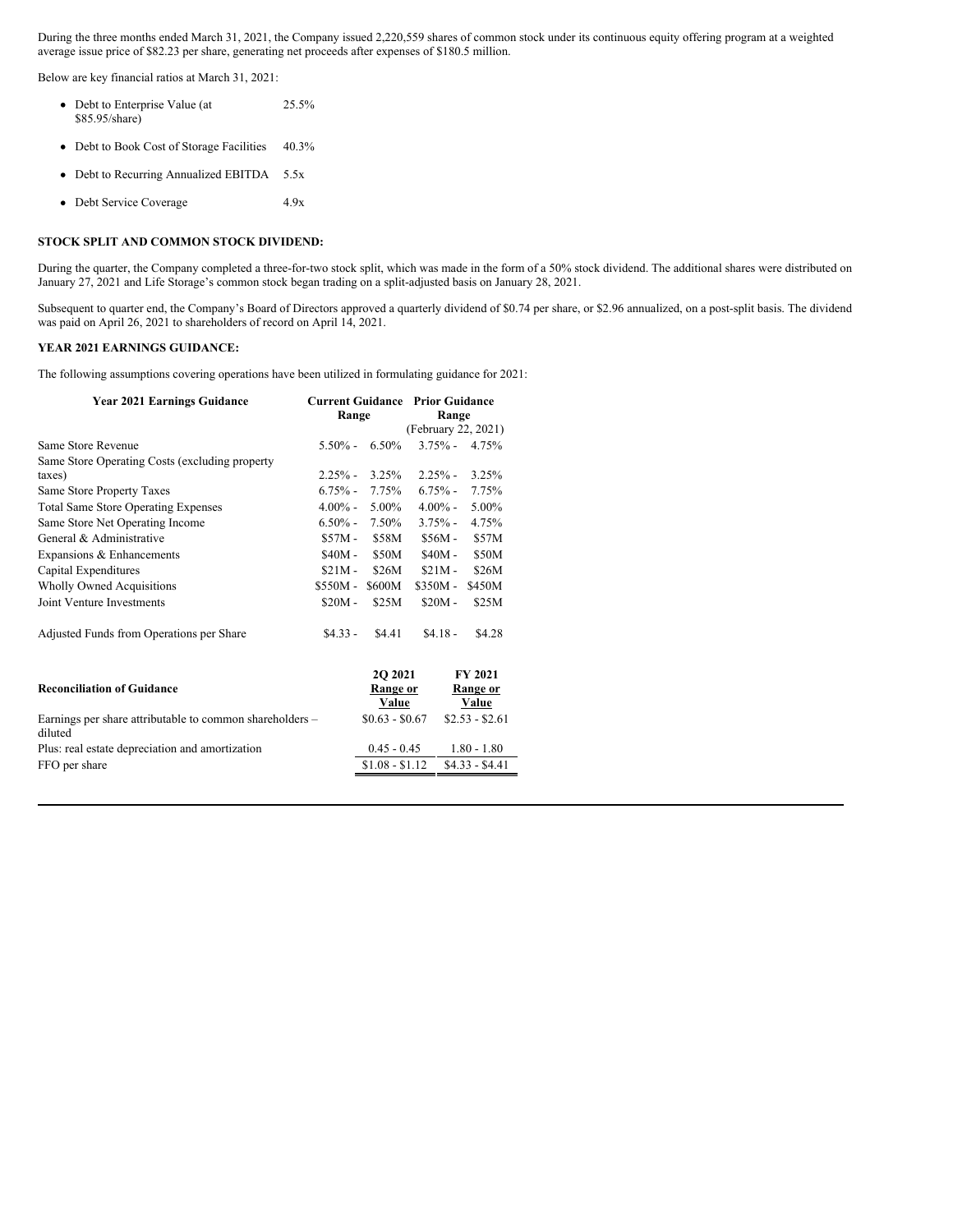The Company's 2021 same store pool consists of the 531 stabilized stores wholly owned since December 31, 2019. Twenty-five of the stores purchased through March 31, 2021 at certificate of occupancy or that were in the early stages of lease-up are not included, regardless of their current occupancies. The Company believes that occupancy levels achieved during the lease-up period, using discounted rates, are not truly indicative of a new store's performance, and therefore do not result in a meaningful year-over-year comparison in future years. The Company will include such stores in its same store pool in the second year after the stores achieve 80% sustained occupancy using market rates and incentives.

#### **FORWARD LOOKING STATEMENTS:**

When used in this news release, the words "intends," "believes," "expects," "anticipates," and similar expressions are intended to identify "forward-looking statements" within the meaning of that term in Section 27A of the Securities Act of 1933 and in Section 21E of the Securities Exchange Act of 1934. Such forward-looking statements involve known and unknown risks, uncertainties and other factors, which may cause our actual results, performance or achievements to be materially different from those expressed or implied by such forward-looking statements. Such factors include, but are not limited to, the effect of competition from new selfstorage facilities, which would cause rents and occupancy rates to decline; risks associated with the COVID-19 global health crisis or similar events, including but not limited to (i) the impact to the health of our employees and/or customers, (ii) the negative impacts to the economy and to self-storage customers which could reduce the demand for self-storage or reduce our ability to collect rent, (iii) reducing or eliminating our ability to increase rents charged to our current or future customers, (iv) limiting our ability to collect rent from or evict past due customers, (v) we could see an increase in move-outs of longer-term customers due to the economic uncertainty and significant rise in unemployment resulting from the COVID-19 global health crisis which could lead to lower occupancies and reduced average rental rates as longer-term customers are replaced with new customers at lower rates, and (vi) potential negative impacts on the cost and availability of debt and equity which could have a negative impact on our capital and growth plans; the Company's ability to evaluate, finance and integrate acquired self-storage facilities into the Company's existing business and operations; the Company's ability to effectively compete in the industry in which it does business; the Company's existing indebtedness may mature in an unfavorable credit environment, preventing refinancing or forcing refinancing of the indebtedness on terms that are not as favorable as the existing terms; interest rates may fluctuate, impacting costs associated with the Company's outstanding floating rate debt; the Company's ability to comply with debt covenants; any future ratings on the Company's debt instruments; regional concentration of the Company's business may subject it to economic downturns in the states of Florida and Texas; the Company's reliance on its call center; the Company's cash flow may be insufficient to meet required payments of operating expenses, principal, interest and dividends; and tax law changes that may change the taxability of future income.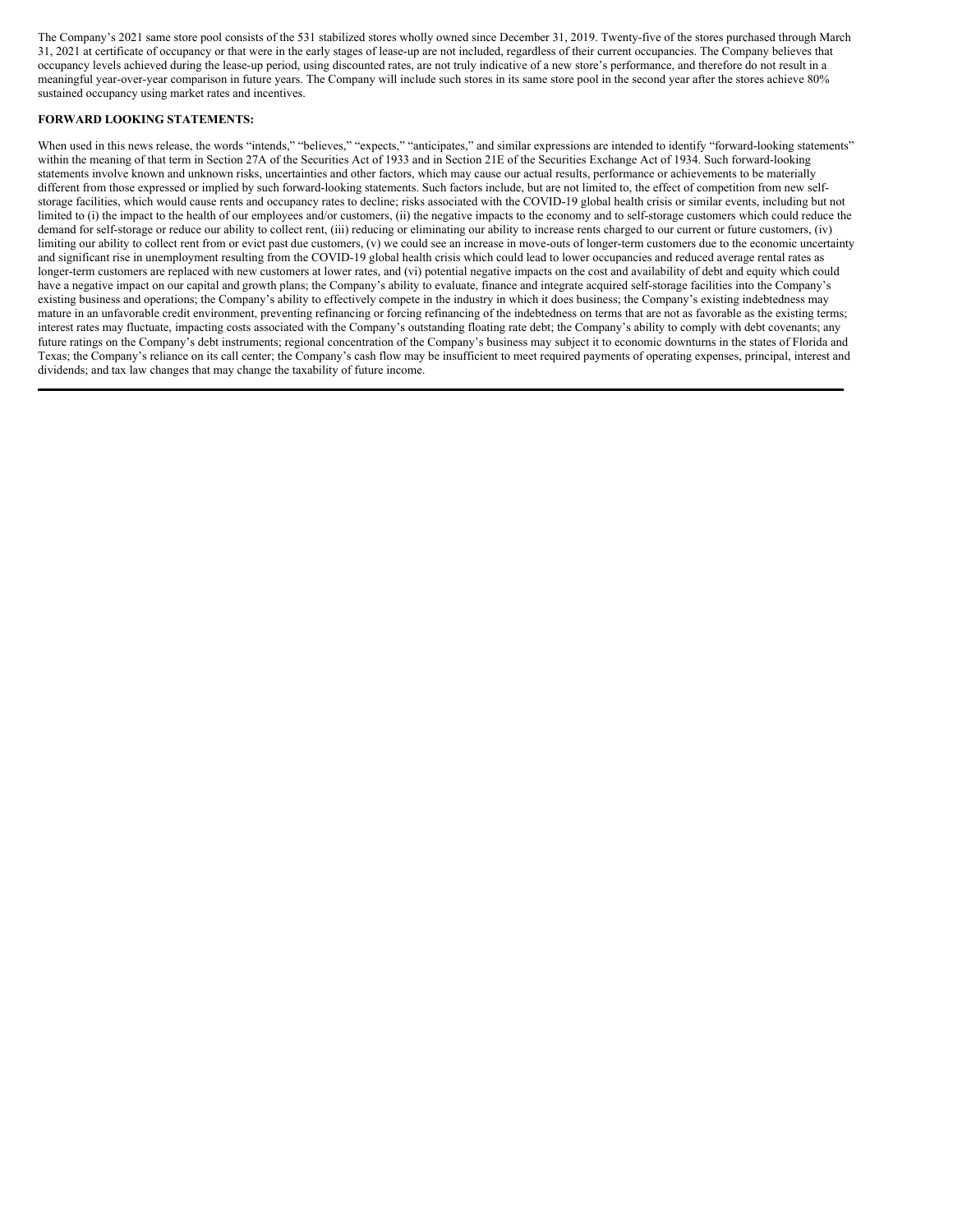#### **CONFERENCE CALL:**

Life Storage will hold its First Quarter Earnings Release Conference Call at 9:00 a.m. Eastern Time on Wednesday, May 5, 2021. To help avoid connection delays, participants are encouraged to pre-register using this link. Anyone unable to pre-register may access the conference call at 888.506.0062 (domestic) or 973.528.0011 (international); passcode 680774 or request to be joined into the Life Storage call. Management will accept questions from registered financial analysts after prepared remarks; all others are encouraged to listen to the call via webcast by accessing the investor relations tab at lifestorage.com. The webcast will be archived for a period of 90 days; a telephone replay will also be available for 14 days by calling 877.481.4010 and entering passcode 40759.

#### **ABOUT LIFE STORAGE, INC:**

Life Storage, Inc. is a self-administered and self-managed equity REIT that is in the business of acquiring and managing self-storage facilities. Located in Buffalo, New York, the Company operates more than 950 storage facilities in 33 states and in the province of Ontario, Canada. The Company serves both residential and commercial storage customers with storage units rented by month. Life Storage consistently provides responsive service to more than 525,000 customers, making it a leader in the industry. For more information visit http://invest.lifestorage.com.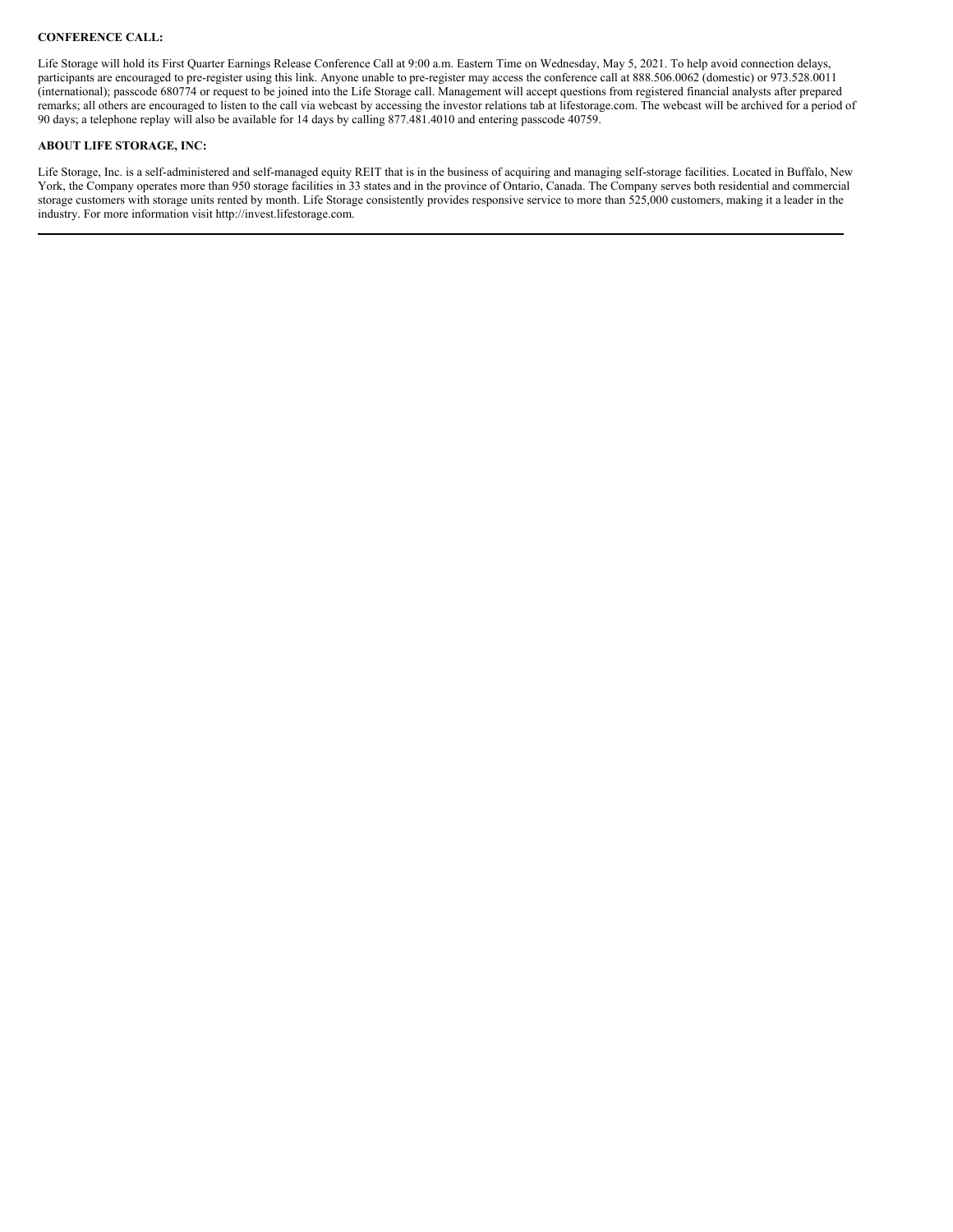#### <span id="page-9-0"></span>**Life Storage, Inc. Balance Sheet Data (unaudited)**

| (dollars in thousands)                                                    |              | March 31,<br>2021 |    | December 31,<br>2020 |  |
|---------------------------------------------------------------------------|--------------|-------------------|----|----------------------|--|
| Assets                                                                    |              |                   |    |                      |  |
| Investment in storage facilities:                                         |              |                   |    |                      |  |
| Land                                                                      | $\mathbb{S}$ | 991,214           | \$ | 951,813              |  |
| Building, equipment and construction in progress                          |              | 4,612,622         |    | 4,378,510            |  |
|                                                                           |              | 5,603,836         |    | 5,330,323            |  |
| Less: accumulated depreciation                                            |              | (904, 420)        |    | (873, 178)           |  |
| Investment in storage facilities, net                                     |              | 4,699,416         |    | 4,457,145            |  |
| Cash and cash equivalents                                                 |              | 13,914            |    | 54,400               |  |
| Accounts receivable                                                       |              | 14,796            |    | 15,464               |  |
| Receivable from joint ventures                                            |              | 520               |    | 1,064                |  |
| Investment in joint ventures                                              |              | 140,415           |    | 143,042              |  |
| Prepaid expenses                                                          |              | 12,335            |    | 8,326                |  |
| Intangible asset - in-place customer leases                               |              | 6,226             |    | 5,409                |  |
| Trade name                                                                |              | 16,500            |    | 16,500               |  |
| Other assets                                                              |              | 26,639            |    | 26,498               |  |
| <b>Total Assets</b>                                                       | $\mathbb{S}$ | 4,930,761         | \$ | 4,727,848            |  |
| <b>Liabilities</b>                                                        |              |                   |    |                      |  |
| Line of credit                                                            | S            | 43,000            | \$ |                      |  |
| Term notes, net                                                           |              | 2,156,140         |    | 2,155,457            |  |
| Accounts payable and accrued liabilities                                  |              | 95,708            |    | 112,654              |  |
| Deferred revenue                                                          |              | 20,120            |    | 17,416               |  |
| Mortgages payable                                                         |              | 37,596            |    | 37,777               |  |
| <b>Total Liabilities</b>                                                  |              | 2,352,564         |    | 2,323,304            |  |
| Noncontrolling redeemable Operating Partnership Units at redemption value |              | 28,707            |    | 26,446               |  |
| Equity                                                                    |              |                   |    |                      |  |
| Common stock                                                              |              | 765               |    | 495                  |  |
| Additional paid-in capital                                                |              | 2,853,019         |    | 2,671,311            |  |
| Accumulated deficit                                                       |              | (299, 482)        |    | (288, 667)           |  |
| Accumulated other comprehensive loss                                      |              | (4, 812)          |    | (5,041)              |  |
| <b>Total Shareholders' Equity</b>                                         |              | 2,549,490         |    | 2,378,098            |  |
| Total Liabilities and Shareholders' Equity                                | S            | 4,930,761         | \$ | 4,727,848            |  |
|                                                                           |              |                   |    |                      |  |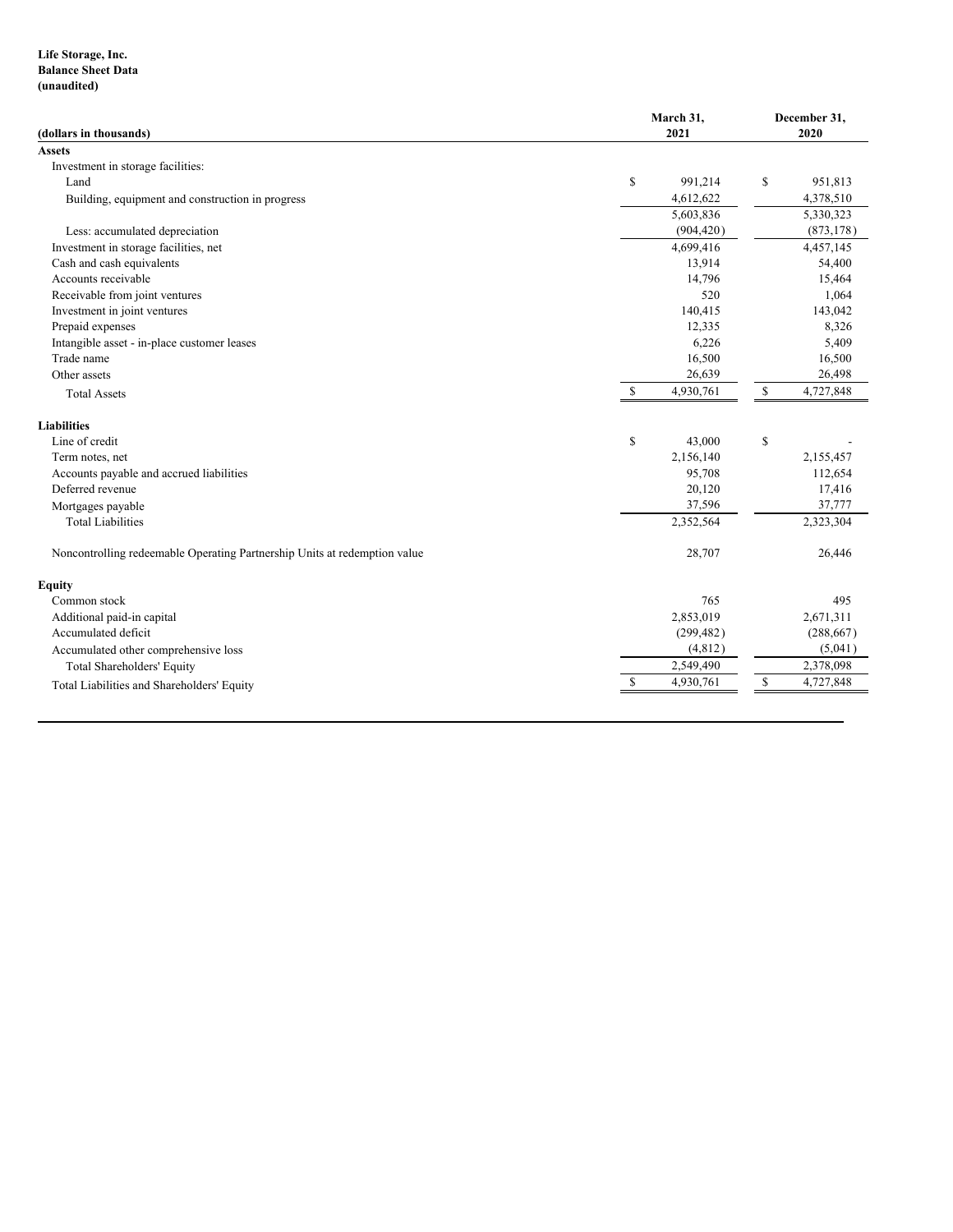#### **Life Storage, Inc. Consolidated Statements of Operations (unaudited)**

|                                                                                  |               | January 1, 2021 |                | January 1, 2020 |  |
|----------------------------------------------------------------------------------|---------------|-----------------|----------------|-----------------|--|
|                                                                                  |               | to              |                | to              |  |
| (dollars in thousands, except share data)                                        |               | March 31, 2021  | March 31, 2020 |                 |  |
| <b>Revenues</b>                                                                  |               |                 |                |                 |  |
| Rental income                                                                    | \$            | 150,283         | \$             | 128,907         |  |
| Other operating income                                                           |               | 17,014          |                | 13,623          |  |
| Management and acquisition fee income                                            |               | 4,590           |                | 4,413           |  |
| Total operating revenues                                                         |               | 171,887         |                | 146,943         |  |
| <b>Expenses</b>                                                                  |               |                 |                |                 |  |
| Property operations and maintenance                                              |               | 38,520          |                | 32,850          |  |
| Real estate taxes                                                                |               | 19,887          |                | 17,408          |  |
| General and administrative                                                       |               | 14,183          |                | 12,906          |  |
| Depreciation and amortization                                                    |               | 31,288          |                | 27,028          |  |
| Amortization of in-place customer leases                                         |               | 2,071           |                | 1,302           |  |
| Total operating expenses                                                         |               | 105,949         |                | 91,494          |  |
|                                                                                  |               |                 |                |                 |  |
| Gain on sale of real estate                                                      |               |                 |                | 302             |  |
| Income from operations                                                           |               | 65,938          |                | 55,751          |  |
| Other income (expense)                                                           |               |                 |                |                 |  |
| Interest expense (A)                                                             |               | (20, 346)       |                | (20, 246)       |  |
| Interest and dividend income                                                     |               | 779             |                | 4               |  |
| Equity in income of joint ventures                                               |               | 1,221           |                | 1,116           |  |
| <b>Net income</b>                                                                |               | 47,592          |                | 36,625          |  |
| Net income attributable to noncontrolling interests in the Operating Partnership |               | (209)           |                | (192)           |  |
| Net income attributable to common shareholders                                   | \$            | 47,383          | \$             | 36,433          |  |
| Earnings per common share attributable to common shareholders - basic            | \$            | 0.63            | \$             | 0.52            |  |
|                                                                                  |               |                 |                |                 |  |
| Earnings per common share attributable to common shareholders - diluted          | <sup>\$</sup> | 0.63            | \$             | 0.52            |  |
| Common shares used in basic earnings per share calculation                       |               | 75,387,332      |                | 70,015,856      |  |
| Common shares used in diluted earnings per share calculation                     |               | 75,510,201      |                | 70,126,344      |  |
| Dividends declared per common share                                              | \$            | 0.7400          | \$             | 0.7133          |  |
|                                                                                  |               |                 |                |                 |  |
| (A) Interest expense for the period ending March 31 consists of the following    |               |                 |                |                 |  |
| Interest expense                                                                 | \$            | 19,743          | \$             | 19,632          |  |
| Amortization of debt issuance costs                                              |               | 603             |                | 614             |  |
| Total interest expense                                                           | \$            | 20,346          | \$             | 20,246          |  |
|                                                                                  |               |                 |                |                 |  |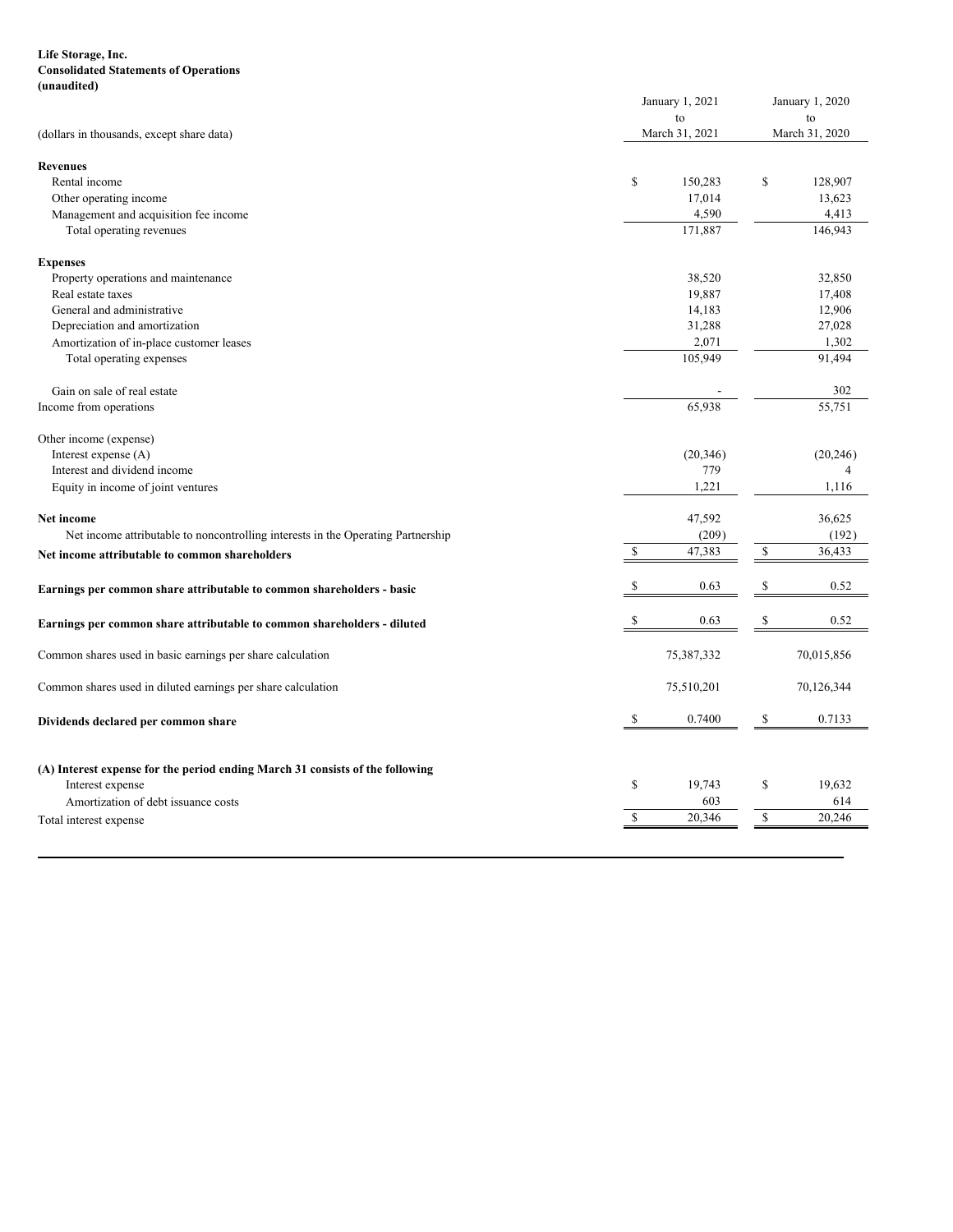#### **Life Storage, Inc. Computation of Funds From Operations (FFO) (1) (unaudited)**

|                                                                                                                           |    | January 1, 2021 |     | January 1, 2020 |  |
|---------------------------------------------------------------------------------------------------------------------------|----|-----------------|-----|-----------------|--|
|                                                                                                                           | to |                 | to  |                 |  |
| (dollars in thousands, except share data)                                                                                 |    | March 31, 2021  |     | March 31, 2020  |  |
| Net income attributable to common shareholders                                                                            | \$ | 47,383          | \$  | 36,433          |  |
| Noncontrolling interests in the Operating Partnership                                                                     |    | 209             |     | 192             |  |
| Depreciation of real estate and amortization of intangible assets exclusive of debt issuance costs                        |    | 32,819          |     | 27,742          |  |
| Depreciation and amortization from unconsolidated joint ventures                                                          |    | 1,202           |     | 1,795           |  |
| Funds from operations allocable to noncontrolling interest in Operating Partnership                                       |    | (359)           |     | (346)           |  |
| Funds from operations available to common shareholders                                                                    |    | 81,254          |     | 65,816          |  |
| FFO per share - diluted                                                                                                   | \$ | 1.08            | \$. | 0.94            |  |
| <b>Adjustments to FFO</b>                                                                                                 |    |                 |     |                 |  |
| Gain on sale of land                                                                                                      |    |                 |     | (302)           |  |
| Acquisition fee                                                                                                           |    |                 |     | (217)           |  |
| Funds from operations resulting from non-recurring items allocable to noncontrolling interest in Operating<br>Partnership |    |                 |     | 3               |  |
| Adjusted funds from operations available to common shareholders                                                           |    | 81,254          |     | 65,300          |  |
| Adjusted FFO per share - diluted                                                                                          | \$ | 1.08            | S   | 0.93            |  |
| Common shares - diluted                                                                                                   |    | 75,510,201      |     | 70,126,344      |  |

#### **Life Storage, Inc. Computation of Net Operating Income (2) (unaudited)**

|   | January 1, 2021 |                          |                       |
|---|-----------------|--------------------------|-----------------------|
|   | to              |                          | to                    |
|   |                 |                          | March 31, 2020        |
|   |                 |                          |                       |
|   |                 |                          | 36,625                |
|   | 14,183          |                          | 12,906                |
|   | 33,359          |                          | 28,330                |
|   |                 |                          | (302)                 |
|   | 20,346          |                          | 20,246                |
|   | (779)           |                          | (4)                   |
|   | (1,221)         |                          | (1,116)               |
|   | 113,480         |                          | 96,685                |
| S | 89,935          | \$                       | 82,808                |
|   | 7,839           |                          | 6,877                 |
|   | 15,706          |                          | 7,000                 |
|   | 113,480         |                          | 96,685                |
|   | S               | March 31, 2021<br>47,592 | January 1, 2020<br>\$ |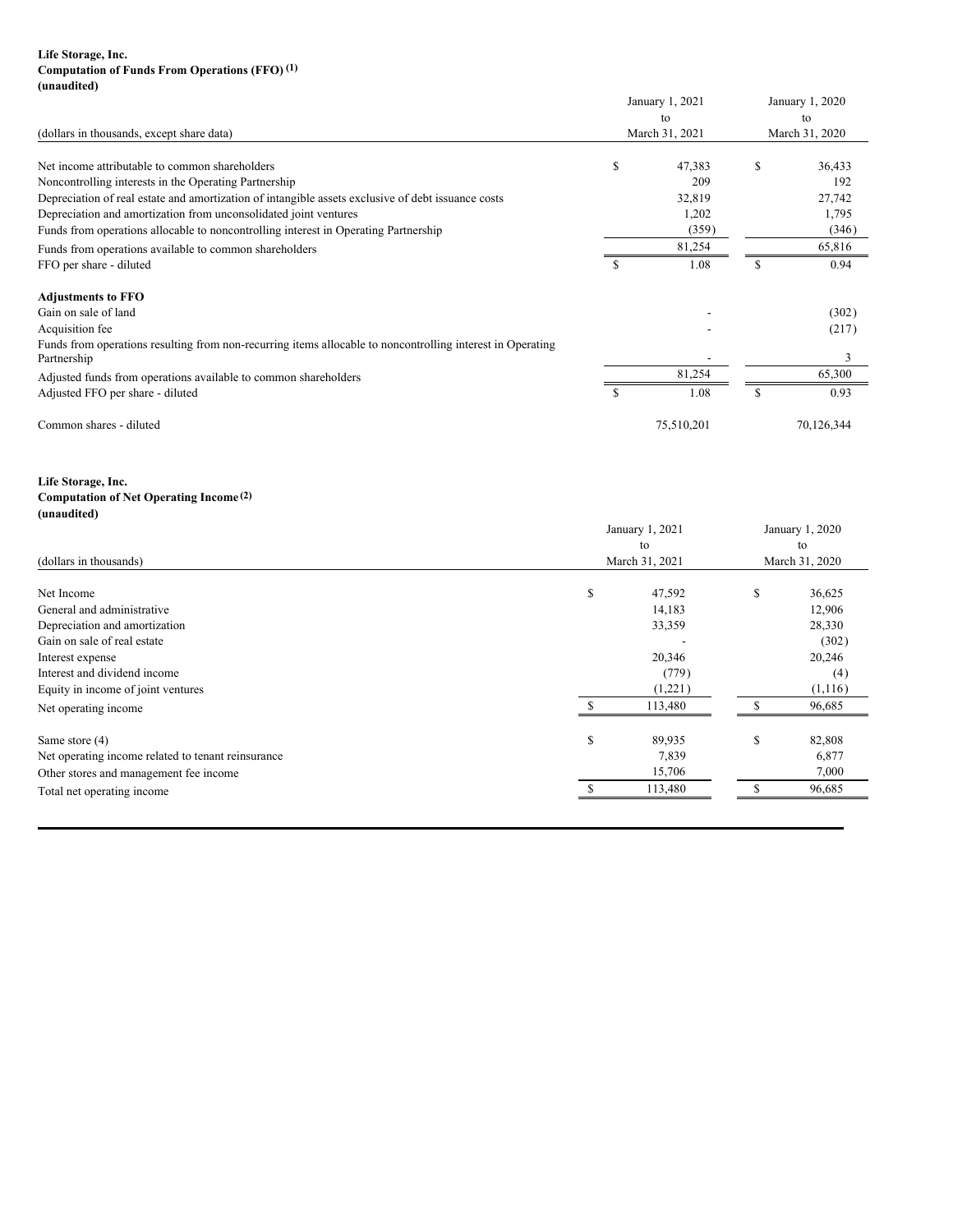#### **Life Storage, Inc. Quarterly Same Store Data (3) (4) 531 mature stores owned since 12/31/19 (unaudited)**

|                                    | January 1, 2021 | January 1, 2020 |             |            |
|------------------------------------|-----------------|-----------------|-------------|------------|
|                                    | to              | to              |             | Percentage |
| (dollars in thousands)             | March 31, 2021  | March 31, 2020  | Change      | Change     |
| <b>Revenues:</b>                   |                 |                 |             |            |
| Rental income                      | \$<br>133,144   | \$<br>124,111   | \$<br>9,033 | $7.3\%$    |
| Other operating income             | 1,593           | 1,494           | 99          | $6.6\%$    |
| Total operating revenues           | 134,737         | 125,605         | 9,132       | $7.3\%$    |
| <b>Expenses:</b>                   |                 |                 |             |            |
| Payroll and benefits               | 10,023          | 9,841           | 182         | $1.8\%$    |
| Real estate taxes                  | 17,424          | 16,592          | 832         | 5.0%       |
| Utilities                          | 3,793           | 3,620           | 173         | 4.8%       |
| Repairs and maintenance            | 4,702           | 4,046           | 656         | $16.2\%$   |
| Office and other operating expense | 4,036           | 3,803           | 233         | $6.1\%$    |
| Insurance                          | 1,524           | 1,506           | 18          | $1.2\%$    |
| Advertising                        | 48              | 64              | (16)        | $-25.0\%$  |
| Internet marketing                 | 3,252           | 3,325           | (73)        | $-2.2\%$   |
| Total operating expenses           | 44,802          | 42,797          | 2,005       | 4.7%       |
| Net operating income (2)           | 89,935<br>\$    | \$<br>82,808    | 7,127<br>S  | $8.6\%$    |
| QTD Same store move ins            | 46,838          | 46,389          | 449         |            |
| QTD Same store move outs           | 42,158          | 44,458          | (2,300)     |            |

#### **Other Comparable Quarterly Same Store Data (4) (unaudited)**

|                                   |   | January 1, 2021<br>to<br>March 31, 2021 |   | January 1, 2020<br>to<br>March 31, 2020 |   | Change | Percentage<br>Change |
|-----------------------------------|---|-----------------------------------------|---|-----------------------------------------|---|--------|----------------------|
| 2020 Same store pool (515 stores) |   |                                         |   |                                         |   |        |                      |
| Revenues                          | S | 130,422                                 | S | 121,522                                 | S | 8,900  | $7.3\%$              |
| Expenses                          |   | 43,422                                  |   | 41,569                                  |   | 1,853  | $4.5\%$              |
| Net operating income              |   | 87,000                                  |   | 79,953                                  |   | 7,047  | $8.8\%$              |
| 2019 Same store pool (502 stores) |   |                                         |   |                                         |   |        |                      |
| Revenues                          | S | 127,658                                 | S | 119,044                                 | S | 8,614  | $7.2\%$              |
| Expenses                          |   | 42,263                                  |   | 40,536                                  |   | 1,727  | $4.3\%$              |
| Net operating income              |   | 85,395                                  |   | 78,508                                  |   | 6,887  | 8.8%                 |

| Life Storage, Inc.                   |                |         |                |         |  |
|--------------------------------------|----------------|---------|----------------|---------|--|
| <b>Other Data - unaudited</b>        | Same Store (3) |         | All Stores (5) |         |  |
|                                      | 2021           | 2020    | 2021           | 2020    |  |
| Weighted average quarterly occupancy | 93.3%          | 89.2%   | 92.7%          | 88.0%   |  |
| Occupancy at March 31                | 94.0%          | 89.4%   | 93.1%          | 88.3%   |  |
| Rent per occupied square foot        | \$14.87        | \$14.68 | \$14.82        | \$14.60 |  |
|                                      |                |         |                |         |  |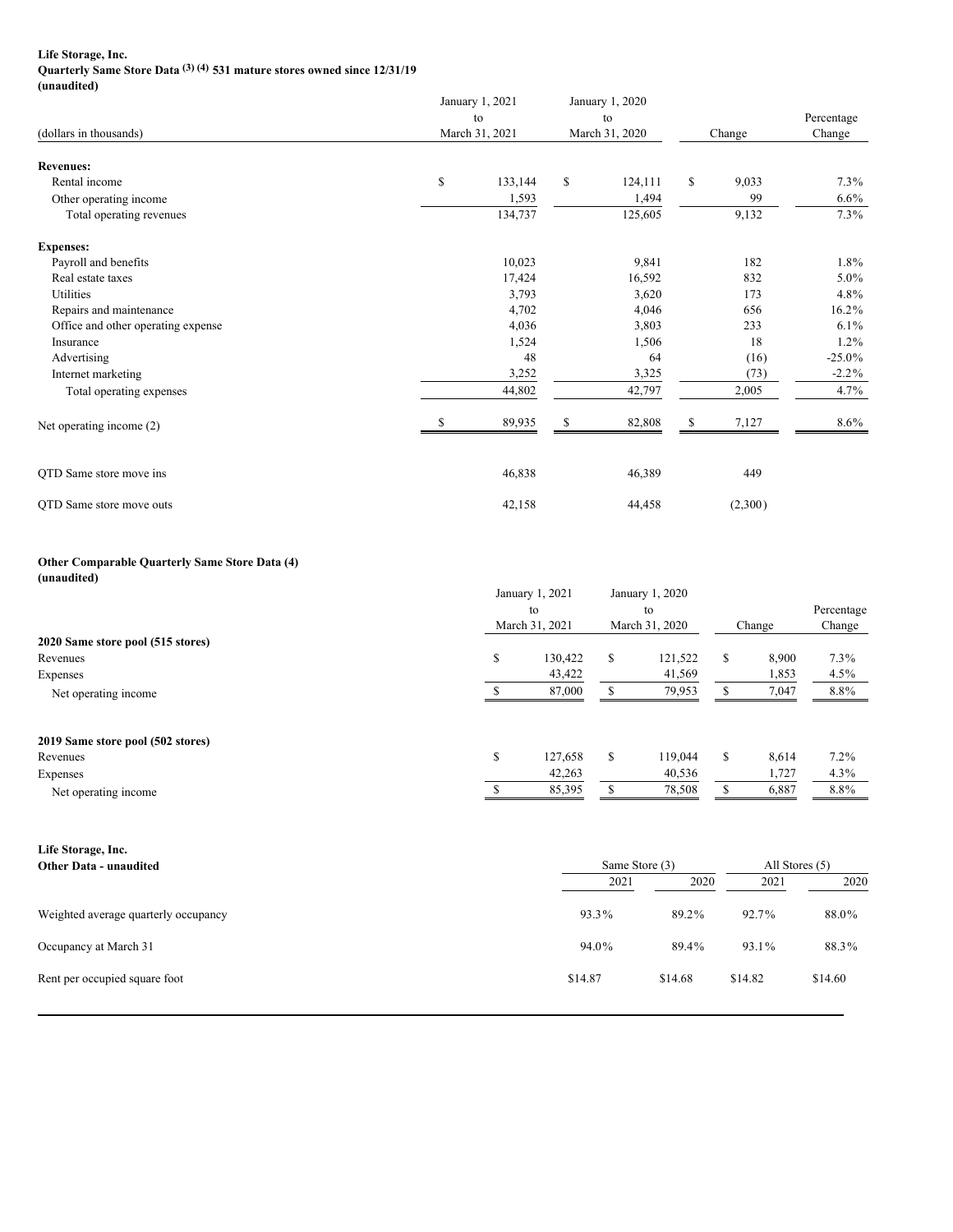#### **Life Storage, Inc. Other Data - unaudited (continued)**

#### Investment in Storage Facilities: (unaudited)

The following summarizes activity in storage facilities during the three months ended March 31, 2021:

| Beginning balance                                             | \$<br>5,330,323 |
|---------------------------------------------------------------|-----------------|
| Property acquisitions                                         | 263,299         |
| Improvements and equipment additions:                         |                 |
| Expansions                                                    |                 |
| Roofing, paving, and equipment:                               |                 |
| Stabilized stores                                             | 3.827           |
| Recently acquired stores                                      | 462             |
| Change in construction in progress (Total CIP \$24.7 million) | 6.024           |
| Dispositions and Impairments                                  | (99)            |
| Storage facilities at cost at period end                      | 5.603.836       |

| Comparison of Selected G&A Costs (unaudited)        | <b>Ouarter Ended</b> |       |                |                |
|-----------------------------------------------------|----------------------|-------|----------------|----------------|
|                                                     | March 31, 2021       |       | March 31, 2020 |                |
| Management and administrative salaries and benefits | \$                   | 8,612 | \$             | 7,521          |
| Training                                            |                      | 102   |                | 208            |
| Call center                                         |                      | 700   |                | 731            |
| Life Storage Solutions costs                        |                      | 299   |                | 207            |
| Income taxes                                        |                      | 573   |                | 796            |
| Legal, accounting and professional                  |                      | 1,063 |                | 1,074          |
| Other administrative expenses (6)                   |                      | 2,834 |                | 2,369          |
|                                                     | 14,183               |       | S              | 12,906         |
| Net rentable square feet                            | March 31, 2021       |       |                |                |
| Wholly owned properties                             | 44, 477, 765         |       |                |                |
| Joint venture properties                            | 6,679,639            |       |                |                |
| Third party managed properties                      | 18,762,599           |       |                |                |
|                                                     | 69,920,003           |       |                |                |
|                                                     | March 31, 2021       |       |                | March 31, 2020 |
| Common shares outstanding                           | 76,477,796           |       |                | 70,353,546     |
| Operating Partnership Units outstanding             | 333,398              |       |                | 365,949        |

(1) We believe that Funds from Operations ("FFO") provides relevant and meaningful information about our operating performance that is necessary, along with net earnings and cash flows, for an understanding of our operating results. FFO adds back historical cost depreciation, which assumes the value of real estate assets diminishes predictably in the future. In fact, real estate asset values increase or decrease with market conditions. Consequently, we believe FFO is a useful supplemental measure in evaluating our operating performance by disregarding (or adding back) historical cost depreciation.

Funds from operations is defined by the National Association of Real Estate Investment Trusts, Inc. ("NAREIT") as net income available to common shareholders computed in accordance with generally accepted accounting principles ("GAAP"), excluding gains or losses on sales of properties, plus impairment of real estate assets, plus depreciation and amortization and after adjustments to record unconsolidated partnerships and joint ventures on the same basis. We believe that to further understand our performance, FFO should be compared with our reported net income and cash flows in accordance with GAAP, as presented in our consolidated financial statements.

Our computation of FFO may not be comparable to FFO reported by other REITs or real estate companies that do not define the term in accordance with the current NAREIT definition or that interpret the current NAREIT definition differently. FFO does not represent cash generated from operating activities determined in accordance with GAAP, and should not be considered as an alternative to net income (determined in accordance with GAAP) as an indication of our performance, as an alternative to net cash flows from operating activities (determined in accordance with GAAP) as a measure of our liquidity, or as an indicator of our ability to make cash distributions.

(2) Net operating income or "NOI" is a non-GAAP (generally accepted accounting principles) financial measure that we define as total continuing revenues less continuing property operating expenses. NOI also can be calculated by adding back to net income: interest expense, impairment and casualty losses, operating lease expenses, depreciation and amortization expense, any losses on sale of real estate, acquisition related costs, general and administrative expense, and deducting from net income: income from discontinued operations, interest income, any gains on sale of real estate, and equity in income of joint ventures. We believe that NOI is a meaningful measure to investors in evaluating our operating performance, because we utilize NOI in making decisions with respect to capital allocations, in determining current property values, and in comparing period-to-period and market-to-market property operating results. Additionally, NOI is widely used in the real estate industry and the self-storage industry to measure the performance and value of real estate assets without regard to various items included in net income that do not relate to or are not indicative of operating performance, such as depreciation and amortization, which can vary depending on accounting methods and book value of assets. NOI should be considered in addition to, but not as a substitute for, other measures of financial performance reported in accordance with GAAP, such as total revenues, operating income and net income.

(3) Includes the stores owned and/or managed by the Company for the entire periods presented that are consolidated in our financial statements. Does not include unconsolidated joint ventures or other stores managed by the Company.

(4) Revenues and expenses do not include items related to tenant reinsurance.

(5) Does not include unconsolidated joint venture stores or other stores managed by the Company.

(6) Other administrative expenses include office rent, travel expense, investor relations and miscellaneous other expenses.